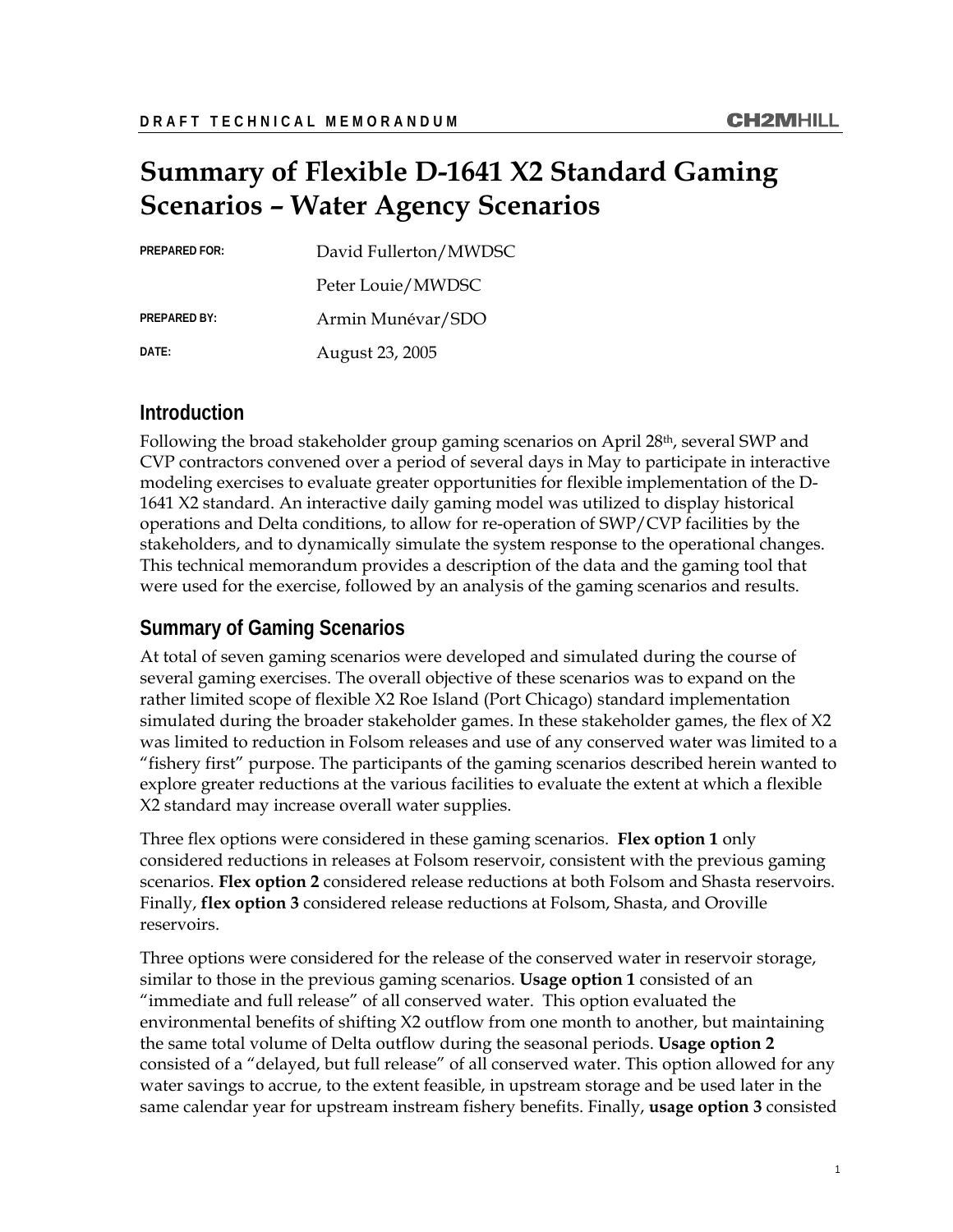of an "X2 neutral" operations in which releases of conserved water were made such that the average February through June X2 position was identical to that of the Base. This option allowed for better managed releases and results in conserved water that can then be used for multiple purposes.

The gaming scenarios, for sake of simplicity, are referred to as Games 1.3, 2.1, 2.2, 2.3, 3.1, and 3.3 , where the first number refers to the flex option and the second number refers to the usage option. Gaming scenarios 1.1 and 1.2 are described in the "Common scenarios" technical memorandum. Scenario 3.2 was not developed due to uncertainty of best pattern for release of conserved water in Oroville for fishery purposes.

## **Period of Analysis and Data Sources**

The recent historical period of water years 2002, 2003, and 2004 was selected as the model simulation period for the gaming scenarios. This period was selected to be consistent with recent operations, including the CVPIA (b)(2) and the Environmental Water Account programs, current Delta standards, and the availability of daily hydrologic and operational data.

Daily hydrologic and operational data for the Sacramento Valley, San Joaquin Valley, and Delta were compiled from a variety of sources. Reservoir reports containing daily values for inflow, storage, and release were obtained electronically from the California Data Exchange Center (CDEC). Daily river flow data were generally obtained from the U.S. Geological Survey (USGS) gage records. Historic Delta flows, cross-channel gate operations, exports, and estimates of island consumptive use and drainage were obtained from the IEP DAYFLOW database. DWR and USBR operators provided daily electrical conductivity measurements for the Delta, additional reservoir operational conditions, and historical (b)(2) accounting sheets.

## **Gaming Tool**

A spreadsheet-based gaming tool, developed by CH2M HILL, was employed for the gaming exercises. The tool utilizes historical daily facility operations, river flows, and Delta conditions to develop the Base scenario. The historic conditions are displayed graphically on a schematic of the Central Valley water resources system. The model schematic is shown in Figure 1. Various timeline graphics of reservoir storage levels, river flows, exports, Delta salinity, and other system parameters are included in the gaming tool for review of baseline conditions.

Gaming scenarios are developed by tiering off of the Base (historical) scenario and modifying facility operations to suit the guidelines of the particular game. The system response to changes in the facility operations is dynamically simulated and results are automatically displayed on the schematic and timeline graphs. Based on discussions in meetings prior to the gaming sessions, a simplified hydrologic routing technique was implemented in the model to approximate the time lag of flows from upstream reservoirs to the Delta. Changes to facility operations can be made on a daily basis or can span a period of any number of days.

The gaming tool incorporates computations of all major Delta constraints and standards. The salinity at various locations in the Delta is simulated through the use of the G-Model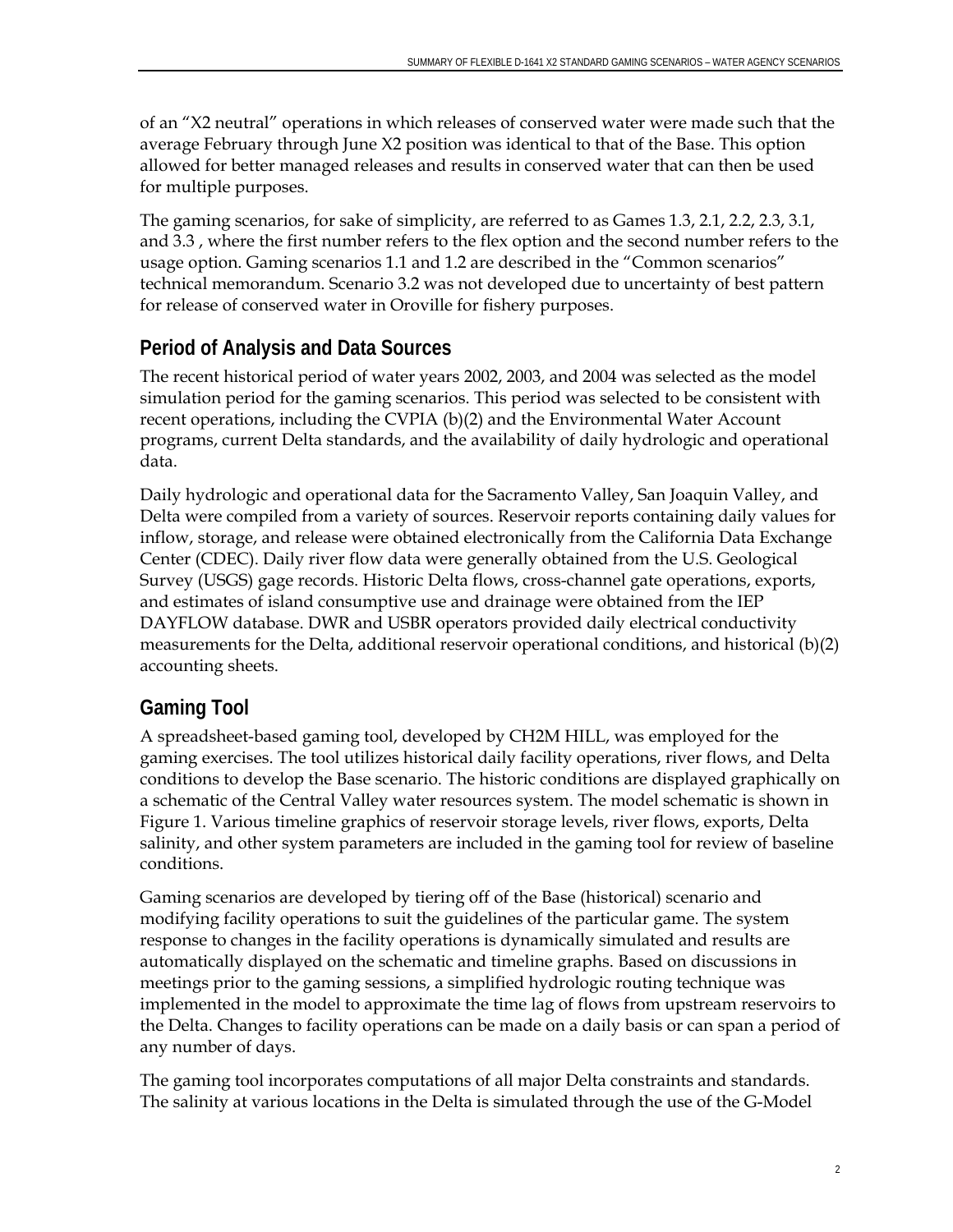(Denton and Sullivan 1993) and is also compared to historic salinity conditions. The X2 position is computed based on the equation developed by Jassby et al (1995) relating Delta outflow and antecedent position to the current day position. The X2 position can also be approximated by interpolation of simulated salinity values at several stations in the Delta. As part of this gaming exercise, the gaming tool was integrated with a separate spreadsheet tool that provides greater assessment of the daily compliance of the X2 standard given that the standard can be achieved through either a 3-day running average of net Delta outflow, daily EC, or 14-day running average of EC values. In addition this tool, provides a dynamic computation of species abundance indices as related to change in X2 over the specific averaging period (Kimmerer 2002)

## **Historic (Base) Conditions**

While historical data was compiled for water years 2002-04, only water years 2003 and 2004 exhibited the X2 conditions that were the focus of this gaming exercise. During early January 2003, uncontrolled runoff from the Sacramento Valley watershed flowed out of the Delta and pushed the X2 line westward. As a result of the large westward swing in the X2 position, the Roe Island standard was triggered and required 25 days of compliance. Beginning around the 10<sup>th</sup> or 11<sup>th</sup> of February, SWP and CVP operators began making increased releases from Folsom, Shasta, and Oroville reservoirs to target the Delta outflow standard. Flows on the American River, in particular, went from a nearly constant 4000 cfs prior to the 10<sup>th</sup> to nearly 5500 cfs for 5-7 days following the 10<sup>th</sup> before returning to 4000 cfs. Flows subsequent to the  $20<sup>th</sup>$  began dropping down to 2000 cfs. All reservoirs went into flood control operation within a few months of this X2 Roe Island occurrence.

Similar to water year 2003, early April 2004 exhibited X2 Roe Island triggering that produced rather erratic flow conditions on the American River. Extremely high uncontrolled runoff in March caused a triggering of 18 days of X2 compliance at Roe Island. As a response to the triggering, rapid releases were made from Nimbus to support Delta outflow. Flows below Nimbus went from approximately 4000 cfs on April 6th, to nearly 8000 cfs on the 8<sup>th</sup>, and back down to 4000 cfs on the  $20<sup>th</sup>$ . Flows subsequent to the  $20<sup>th</sup>$  began dropping below 2000 cfs. Substantial stranding of juvenile Chinook salmon and isolation of Steelhead redds occurred during this event. A similarly erratic operation occurred at Keswick and Oroville facilities. Contrasting with 2003 conditions, however, none of the reservoirs went into flood control operations in 2004. See Figures 2a-d for a graphical display of conditions in 2003-04.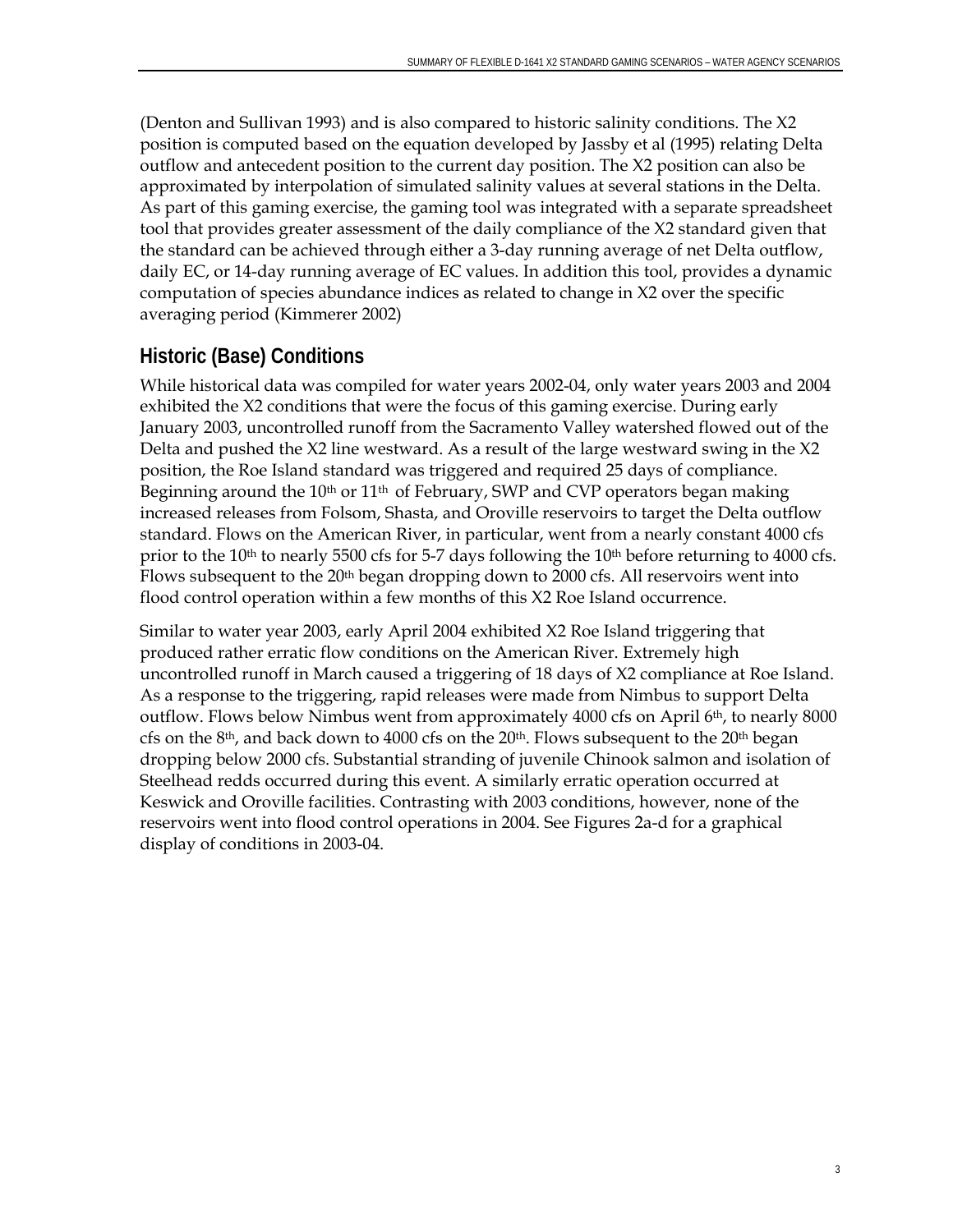## **Summary of Game 1.3 Actions and Impacts**

The following is a synopsis of the actions taken by the participants in Game 1.3 for water year 2004 and the result of these actions. Water year 2003 was omitted from the gaming scenarios described in this document since all storage reservoirs went into flood control operations later in the year and eliminated the possibility of carryover of the conserved water beyond a couple of months. A graphical representation of the operational impacts to river flows is shown in figures 3a-b.

### **WY 2004**

### Actions

- April 6-20. Reduced releases from Nimbus to maintain 4000 cfs. A total of 51 kaf was conserved in Folsom by the 20th.
- May 1–26. Increased Nimbus releases to 2600 cfs to stabilize flows. Release increases were stopped on May 27th as the average Feb-Jun X2 was equivalent to Base operations.
- July September. Total of 29 kaf of conserved water remained in storage by May 27<sup>th</sup> and was assumed exportable during the Jul-Sep window. No beneficiaries were assigned.

- X2 compliance: Dropped 2 days of X2 compliance at Roe, but still exceeded required days (18 days required/21 days satisfied at Roe -- 23 days satisfied in baseline).
- Period average X2 changes: Feb-Jun (0.00 km), Jan-Jun (0.00 km), Feb-May (+0.04 km), Jan-Apr (+0.05 km), Mar-May (+0.05 km)
- Change in fish abundance indices: Longfin smelt (-0.02%), American Shad (-0.12%), Pacific herring (-0.03%), Crangon (-0.28%)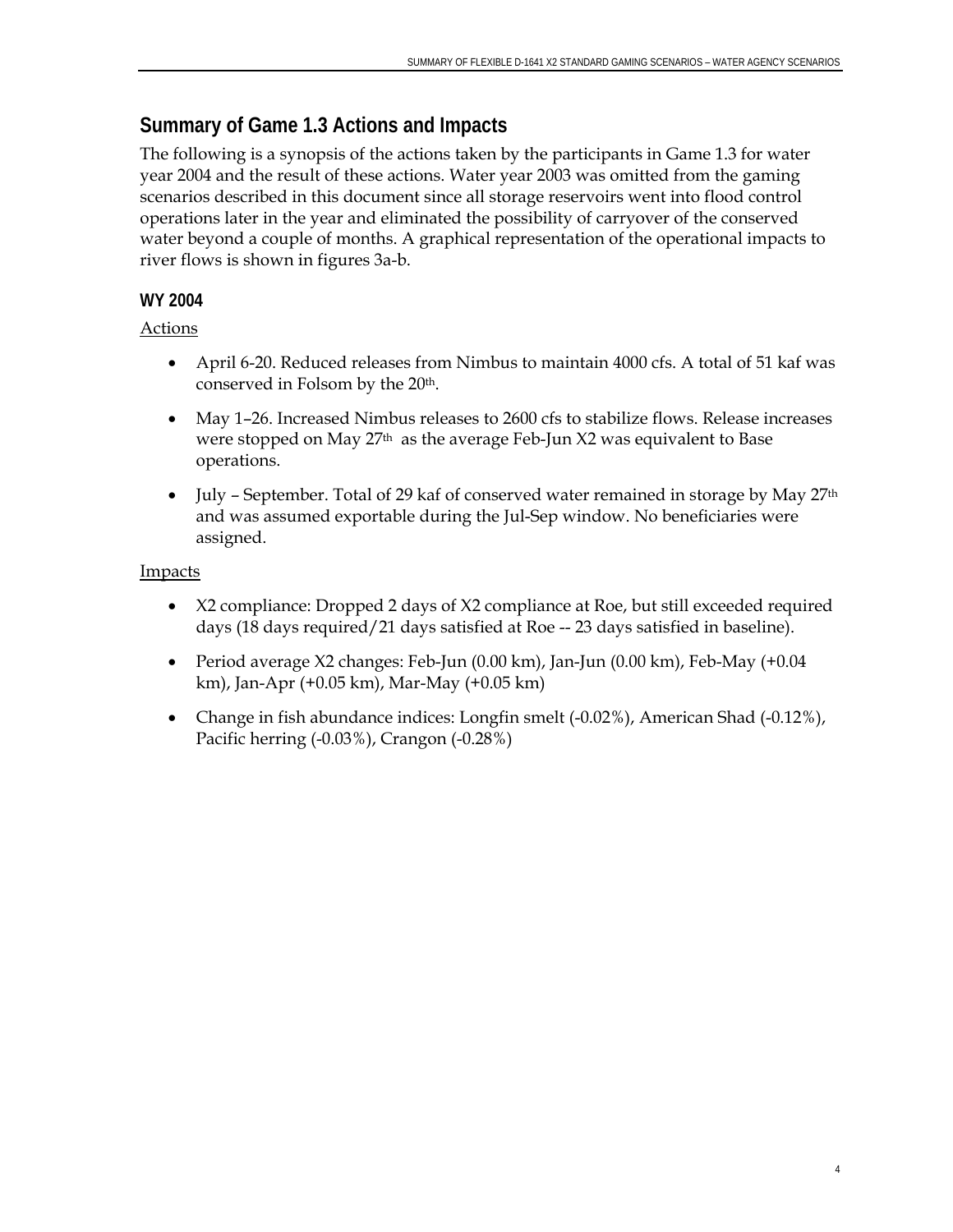## **Summary of Game 2.1 Actions and Impacts**

The following is a synopsis of the actions taken by the participants in Game 2.1 for water year 2004 and the result of these actions. Water year 2003 was omitted from the gaming scenarios described in this document since all storage reservoirs went into flood control operations later in the year and eliminated the possibility of carryover of the conserved water beyond a couple of months. A graphical representation of the operational impacts to river flows is shown in figures 4a-c.

### **WY 2004**

### Actions

- April 6-20. Reduced releases from Nimbus to maintain 4000 cfs. A total of 51 kaf was conserved in Folsom by the 20th. Reduced releases from Keswick to 6000 cfs. A total of 121 kaf was conserved in Shasta storage by 19th. Total water conserved in both facilities was approximately 172 kaf.
- May 1 June 17. Increased Nimbus releases to 2600 cfs to stabilize flows until the full 51 kaf of conserved water in Folsom was exhausted on June 17th. Increased Keswick releases to 12000 cfs, until the full 121 kaf of conserved water in Shasta was exhausted on May 31st.
- No export of released water assumed due to VAMP and export-inflow ratio controls at the export facilities.

- X2 compliance: Dropped 6 days of X2 compliance at Roe, and undercomplied with the standard by one day (18 days required/17 days satisfied).
- Period average X2 changes: Feb-Jun (-0.18 km), Jan-Jun (-0.15 km), Feb-May (+0.12 km), Jan-Apr (+0.20 km), Mar-May (+0.17 km)
- Change in fish abundance indices: Longfin smelt (+1.79%), American Shad (-0.40%), Pacific herring (-0.10%), Crangon (-0.91%). Note that the Longfin smelt index rises slightly while the other indices fall slightly. This is a result of having different averaging periods for the various X2 correlations. Thus, reducing outflow in April while increasing May and June outflow moves average X2 downstream slightly for the Longfin smelt averaging period (January – June) while moving average X2 upstream slightly for Pacific herring (January – April)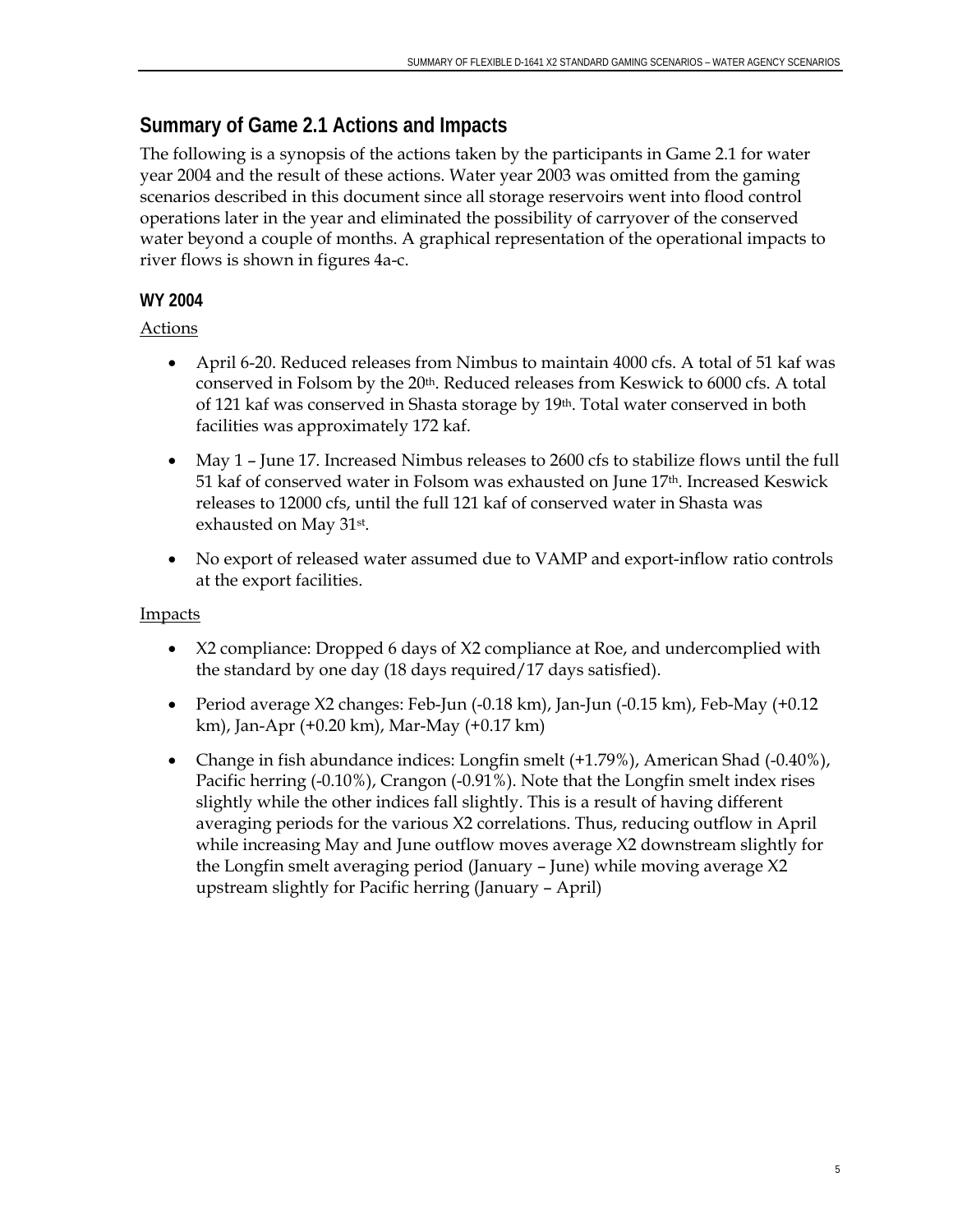## **Summary of Game 2.2 Actions and Impacts**

The following is a synopsis of the actions taken by the participants in Game 2.2 for water year 2004 and the result of these actions. Water year 2003 was omitted from the gaming scenarios described in this document since all storage reservoirs went into flood control operations later in the year and eliminated the possibility of carryover of the conserved water beyond a couple of months. A graphical representation of the operational impacts to river flows is shown in figures 5a-c.

### **WY 2004**

### Actions

- April 6-20. Same as Game 2.1. Total water conserved was approximately 172 kaf.
- August 1 December 9. Increased Nimbus releases to 1750 cfs in Aug, 1500 cfs in Sep and Oct, and 1750 cfs. Increased Keswick flows to 6000 cfs from Nov 2nd – Dec 9th until all conserved water in Shasta was exhausted. At end of Nov, 22 kaf of conserved water still remained in Folsom storage.
- Estimated export of water (not gamed due to inadequate data for Delta in WY 2005) is 0 kaf in Aug, 4 kaf in Sep, 8 kaf in Oct, 100 kaf in Nov, and 54 kaf in Dec. Total of 166 kaf.

- X2 compliance: Dropped 6 days of X2 compliance at Roe, and undercomplied with the standard by one day (18 days required/17 days satisfied).
- Period average X2 changes: Feb-Jun (+0.28 km), Jan-Jun (+0.22 km), Feb-May (+0.31 km), Jan-Apr (+0.20 km), Mar-May (+0.42 km)
- Change in fish abundance indices: Longfin smelt (-2.68%), American Shad (-1.01%), Pacific herring (-0.10%), Crangon (-2.28%)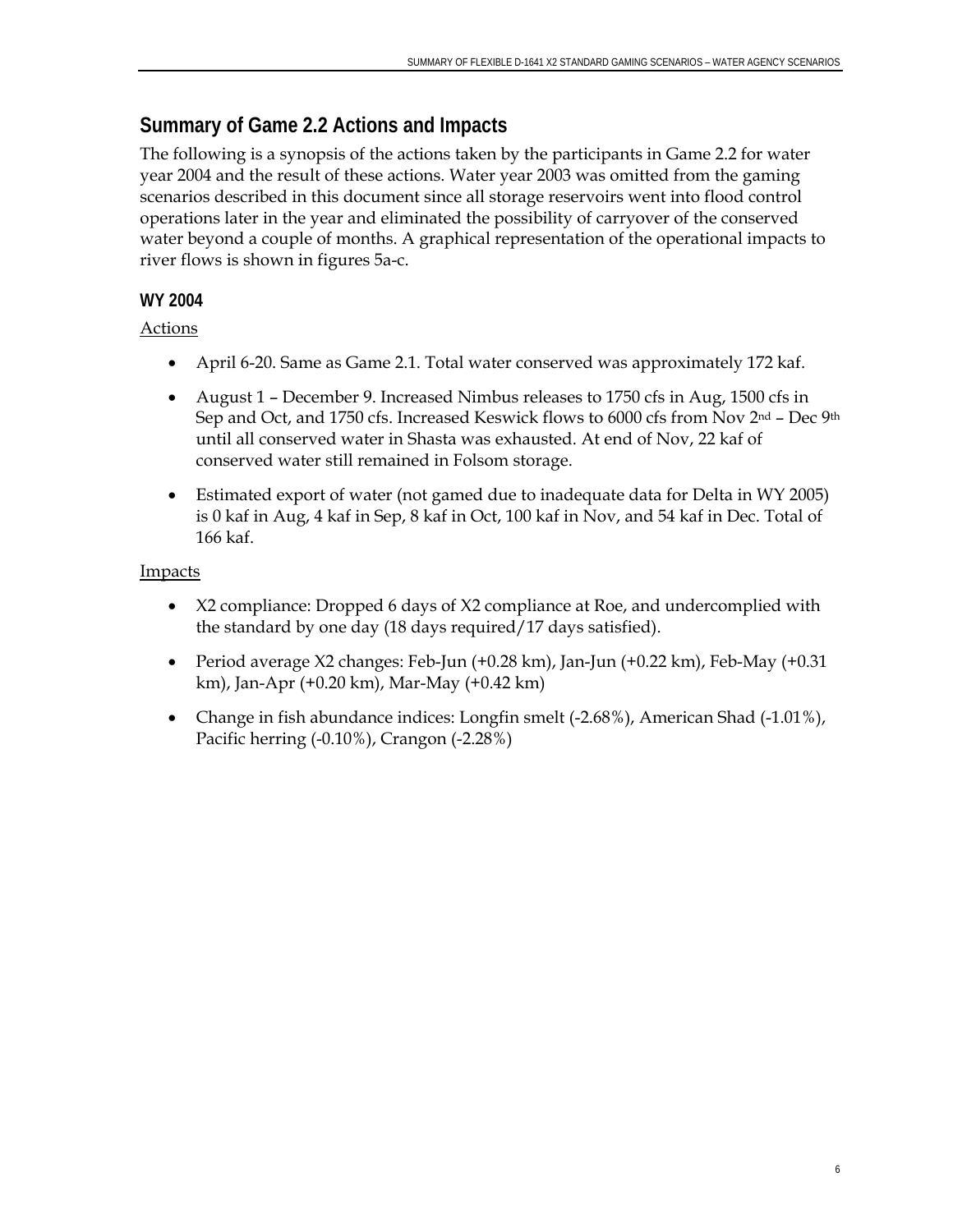## **Summary of Game 2.3 Actions and Impacts**

The following is a synopsis of the actions taken by the participants in Game 2.3 for water year 2004 and the result of these actions. Water year 2003 was omitted from the gaming scenarios described in this document since all storage reservoirs went into flood control operations later in the year and eliminated the possibility of carryover of the conserved water beyond a couple of months. A graphical representation of the operational impacts to river flows is shown in figures 6a-c.

### **WY 2004**

### Actions

- April 6-20. Same as Game 2.1. Total water conserved was approximately 172 kaf.
- May 1 June 17. Increased Nimbus releases to 2600 cfs. Increased Keswick releases to 12000 cfs. Release increases stopped when average Feb-Jun X2 was equivalent to Base operations.
- July December. Total of 74 kaf of conserved water remaining in Shasta by June  $17<sup>th</sup>$ and assumed exportable during the Jul-Dec window. No beneficiaries were assigned.

- X2 compliance: Dropped 6 days of X2 compliance at Roe, and undercomplied with the standard by one day (18 days required/17 days satisfied).
- Period average X2 changes: Feb-Jun (0.00 km), Jan-Jun (0.00 km), Feb-May (0.19 km), Jan-Apr (+0.20 km), Mar-May (+0.25 km)
- Change in fish abundance indices: Longfin smelt (-0.04%), American Shad (-0.60%), Pacific herring (-0.10%), Crangon (-1.37%)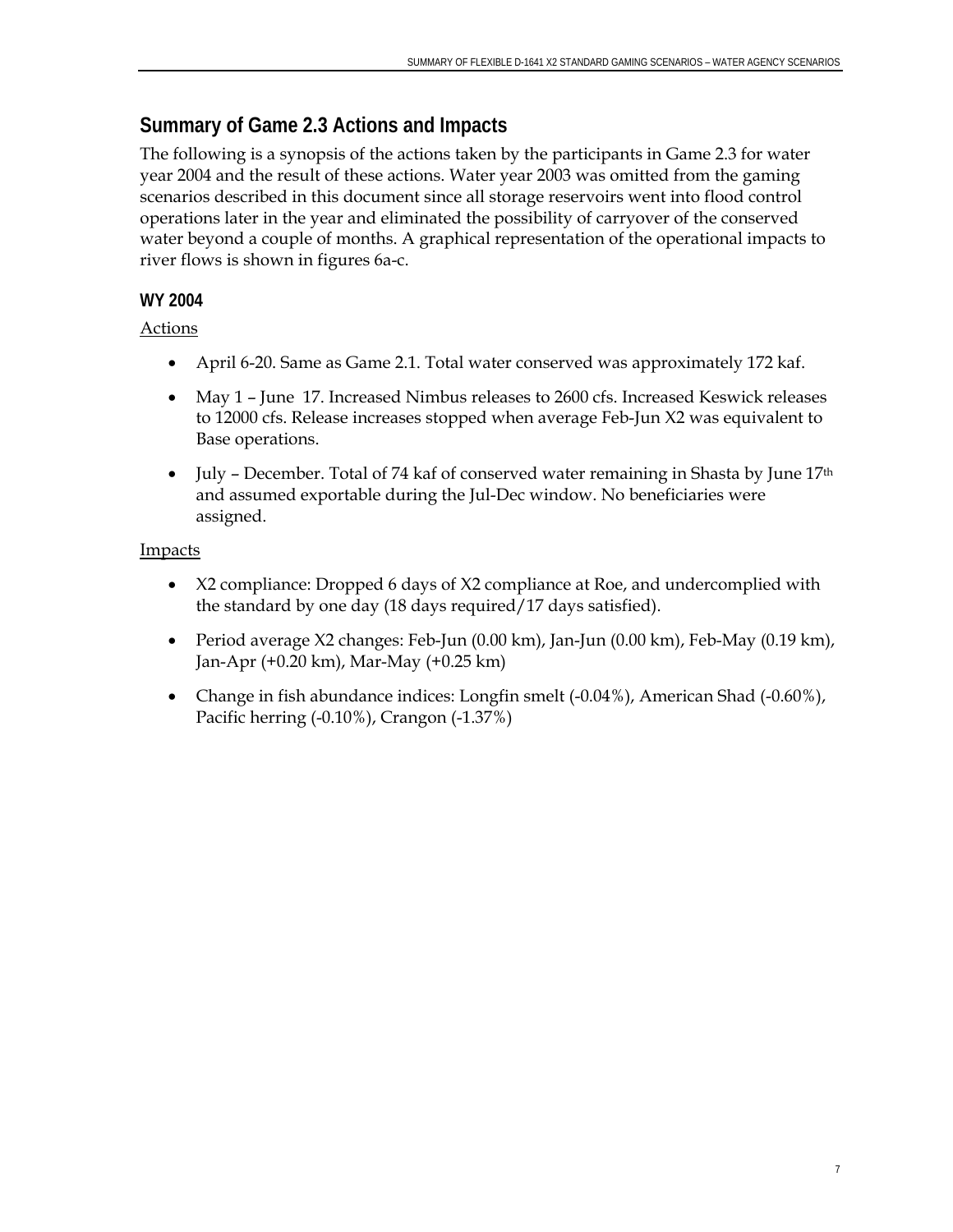## **Summary of Game 3.1 Actions and Impacts**

The following is a synopsis of the actions taken by the participants in Game 3.1 for water year 2004 and the result of these actions. Water year 2003 was omitted from the gaming scenarios described in this document since all storage reservoirs went into flood control operations later in the year and eliminated the possibility of carryover of the conserved water beyond a couple of months. A graphical representation of the operational impacts to river flows is shown in figures 7a-d.

### **WY 2004**

### Actions

- April 6-20. Reduced releases from Nimbus to maintain 4000 cfs. A total of 51 kaf was conserved in Folsom by the 20th. Reduced releases from Keswick to 6000 cfs. A total of 121 kaf was conserved in Shasta storage by 19th. Reduced releases from Thermalito to 4000 cfs. A total of 150 kaf was conserved in Oroville storage by 20<sup>th</sup>. Total water conserved in all facilities was approximately 322 kaf.
- April 21 June 17. Increased Nimbus releases to 2600 cfs until the full 51 kaf of Folsom conserved water was exhausted on June 17th. Increased Keswick releases to 12000 cfs until the full 121 kaf of Shasta conserved water was exhausted on May 31st. Increased Thermalito releases to 4000 cfs until the full 150 kaf of Oroville conserved water was exhausted on May 27<sup>th</sup>.
- No export of released water assumed due to VAMP and export-inflow ratio controls at the export facilities.

- X2 compliance: Dropped 19 days of X2 compliance at Roe, and undercomplied with the standard by 14 days (18 days required/4 days satisfied).
- Period average X2 changes: Feb-Jun (-0.25 km), Jan-Jun (-0.21 km), Feb-May (+0.15 km), Jan-Apr (+0.41 km), Mar-May (+0.20 km)
- Change in fish abundance indices: Longfin smelt (+2.60%), American Shad (-0.48%), Pacific herring (-0.20%), Crangon (-1.08%). Note that the Longfin smelt index rises slightly while the other indices fall slightly. This is a result of having different averaging periods for the various X2 correlations. Thus, reducing outflow in April while increasing May and June outflow moves average X2 downstream slightly for the Longfin smelt averaging period (January – June) while moving average X2 upstream slightly for Pacific herring (January – April)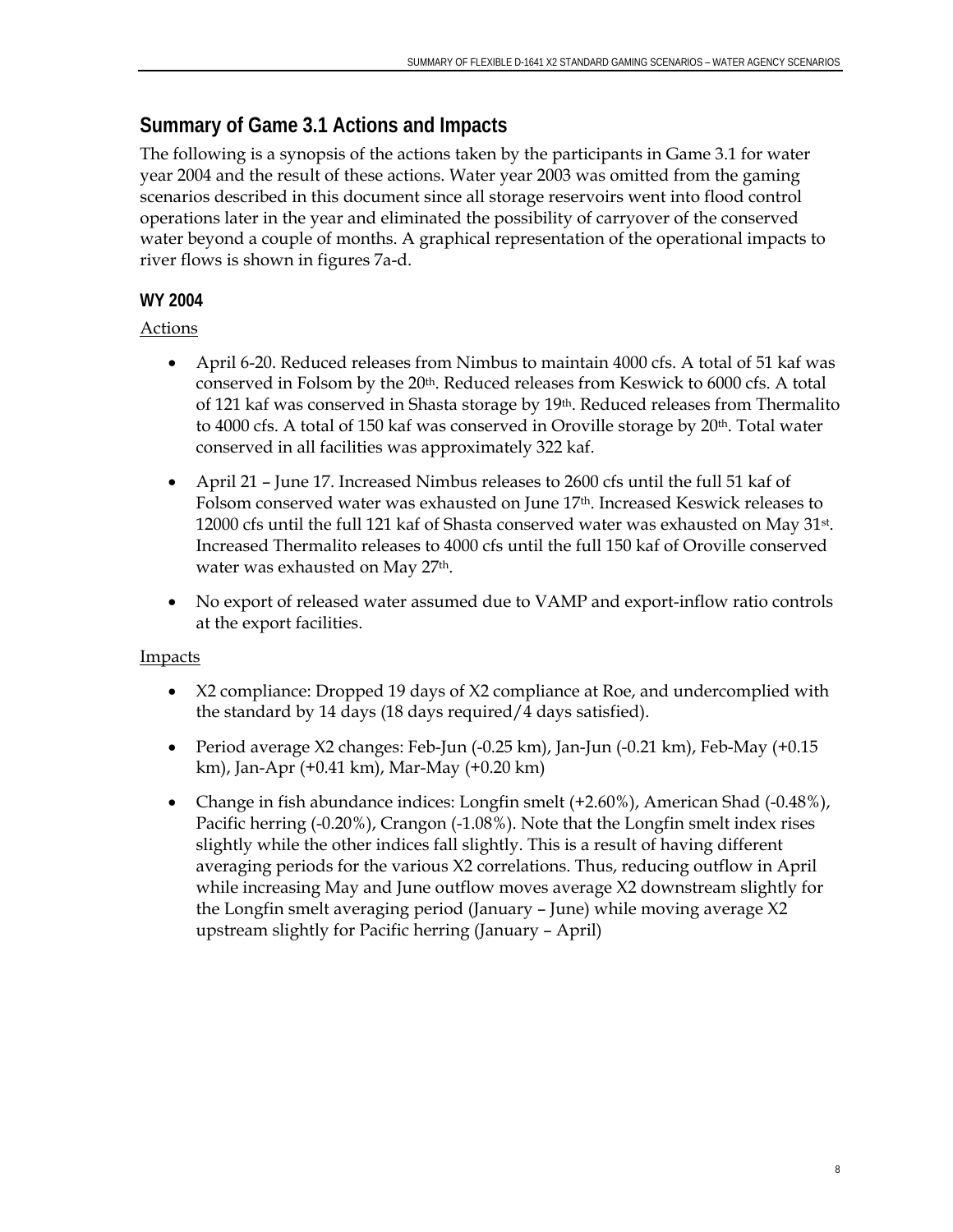## **Summary of Game 3.3 Actions and Impacts**

The following is a synopsis of the actions taken by the participants in Game 3.3 for water year 2004 and the result of these actions. Water year 2003 was omitted from the gaming scenarios described in this document since all storage reservoirs went into flood control operations later in the year and eliminated the possibility of carryover of the conserved water beyond a couple of months. A graphical representation of the operational impacts to river flows is shown in figures 8a-d.

### **WY 2004**

#### Actions

- April 6-20. Same as Game 3.1. Total water conserved was approximately 322 kaf.
- May 1 June 17. Increased Nimbus releases to 2600 cfs. Increased Keswick releases to 12000 cfs. Increased Thermalito releases to 4000 cfs. Release increases stopped when average Feb-Jun X2 was equivalent to Base operations.
- July December. Total of 111 kaf of conserved water remaining in upstream storage by June 17th and assumed exportable during the Jul-Dec window. No beneficiaries were assigned.

- X2 compliance: Dropped 19 days of X2 compliance at Roe, and undercomplied with the standard by 14 days (18 days required/4 days satisfied).
- Period average X2 changes: Feb-Jun (0.00 km), Jan-Jun (0.00 km), Feb-May (+0.34 km), Jan-Apr (+0.41 km), Mar-May (+0.45 km)
- Change in fish abundance indices: Longfin smelt (+0.02%), American Shad (-1.08%), Pacific herring (-0.20%), Crangon (-2.46%). Note that the Longfin smelt index rises slightly while the other indices fall slightly. This is a result of having different averaging periods for the various X2 correlations. Thus, reducing outflow in April while increasing May and June outflow moves average X2 downstream slightly for the Longfin smelt averaging period (January – June) while moving average X2 upstream slightly for Pacific herring (January – April)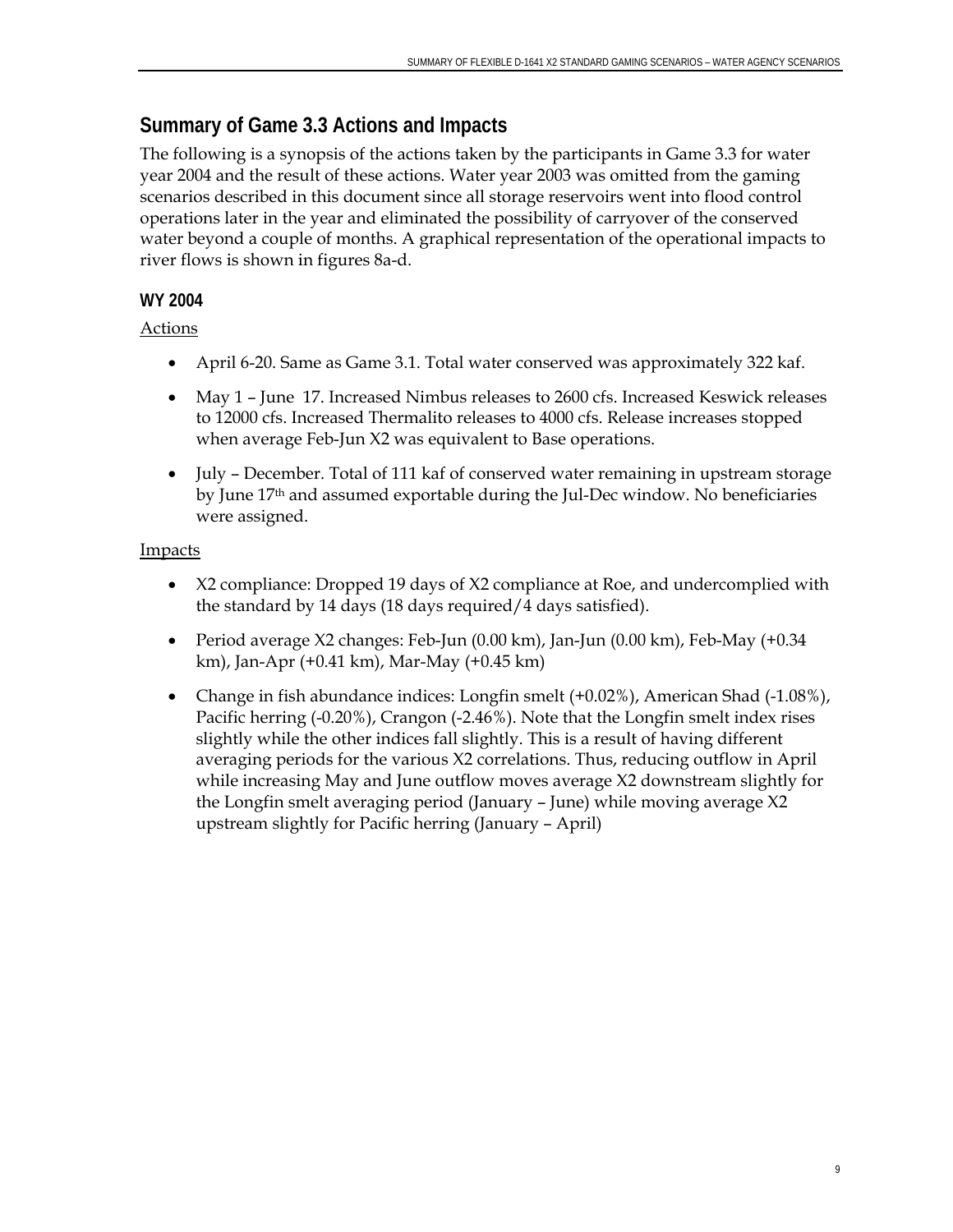### **References**

Denton RA and Sullivan GD. 1993. Antecedent Flow-Salinity Relations: Application to Delta Planning Models.

Jassby AD, Kimmerer WJ, Monismith SG, Armor C, Cloern JE, Powell TM, Schubel JR, Vendlinski TJ. 1995. Isohaline position as a habitat indicator for estuarine populations. Ecological Applications 5:272-289.

Kimmerer WJ. 2002. Effects of freshwater flow on abundance of estuarine organisms: physical effects or trophic linkages? Marine Ecology Progress Series 243: 39-55.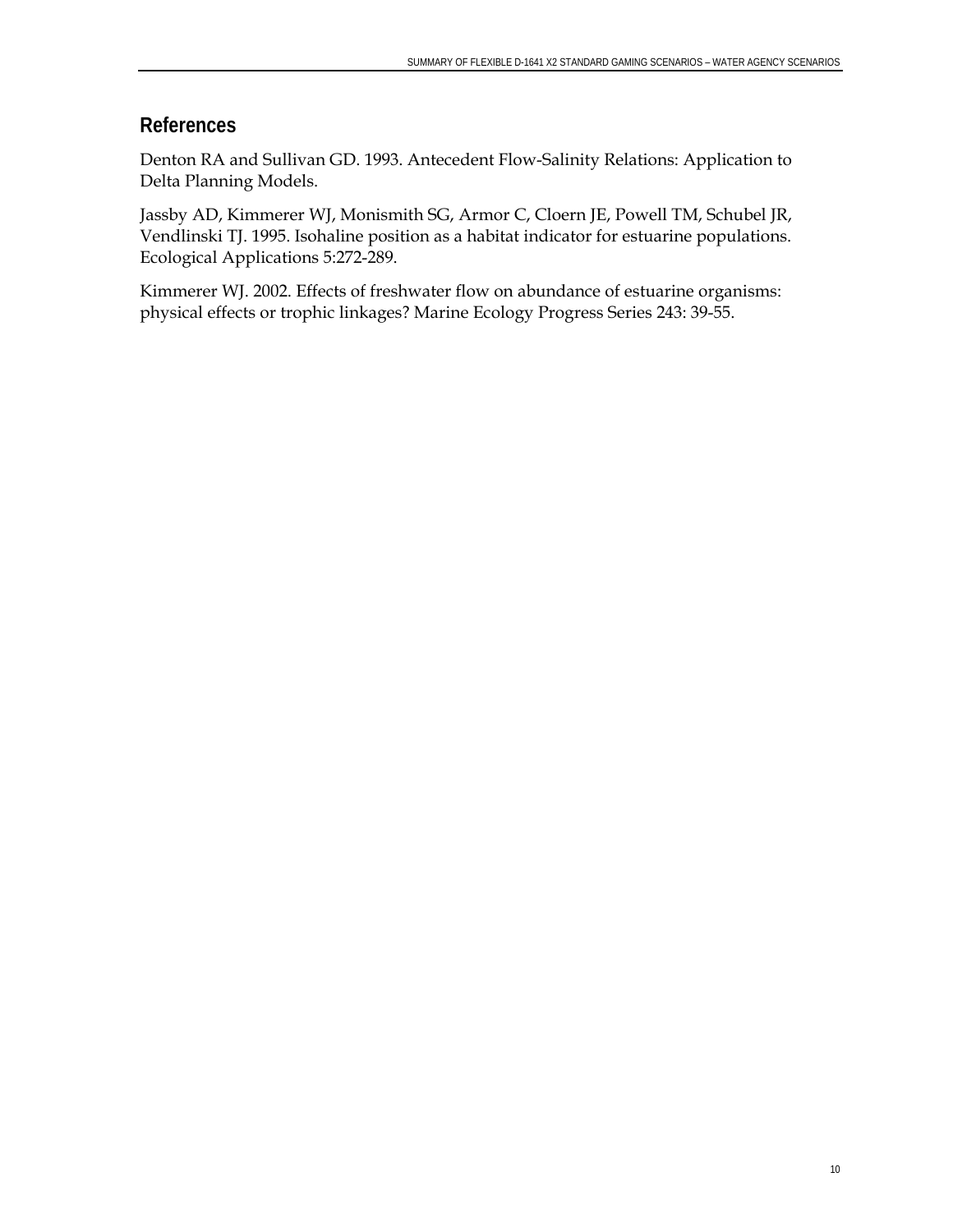

Figures 1. Gaming model schematic.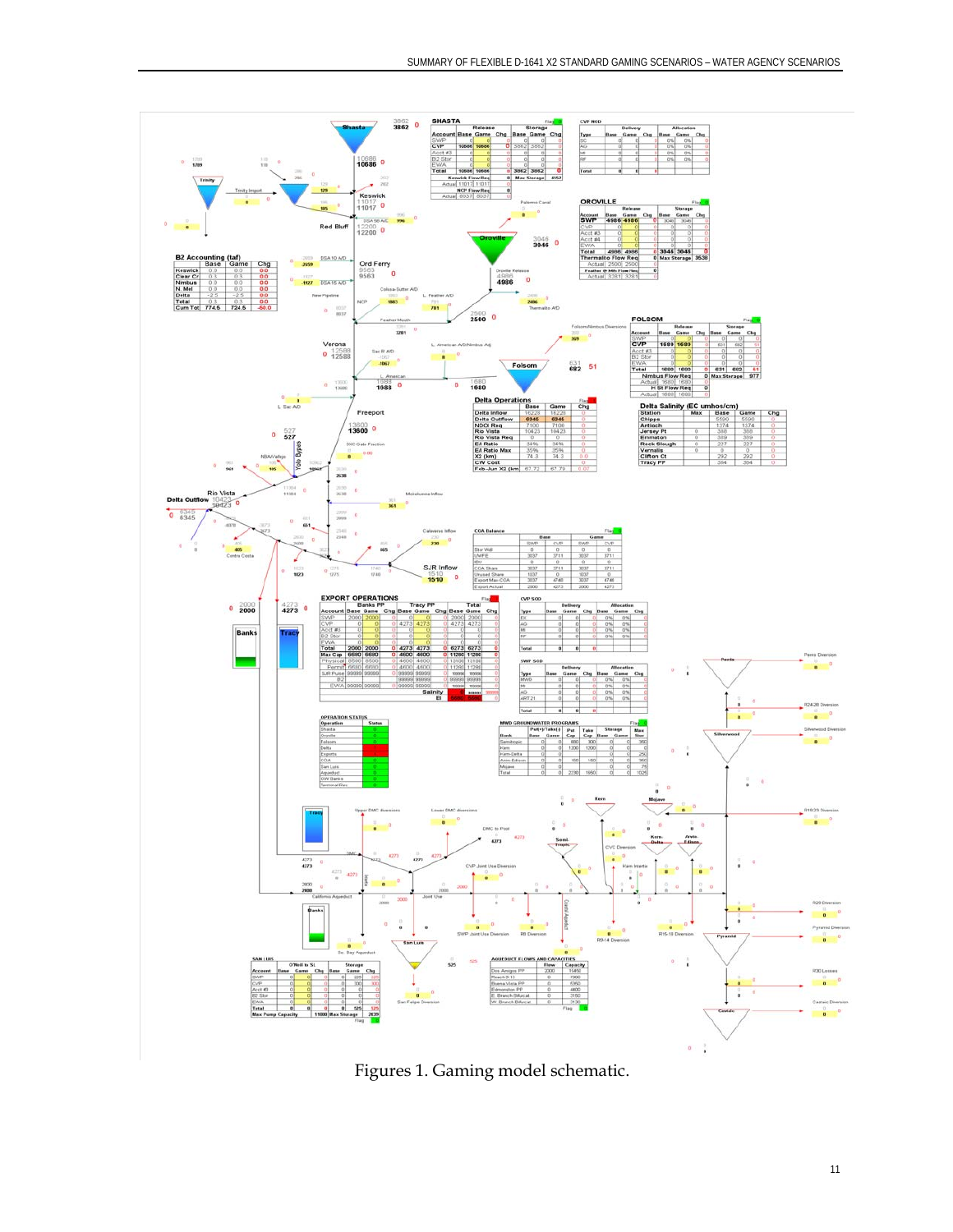

Figures 2a and 2b. Historical X2 position and American River flows for water years 2003-04.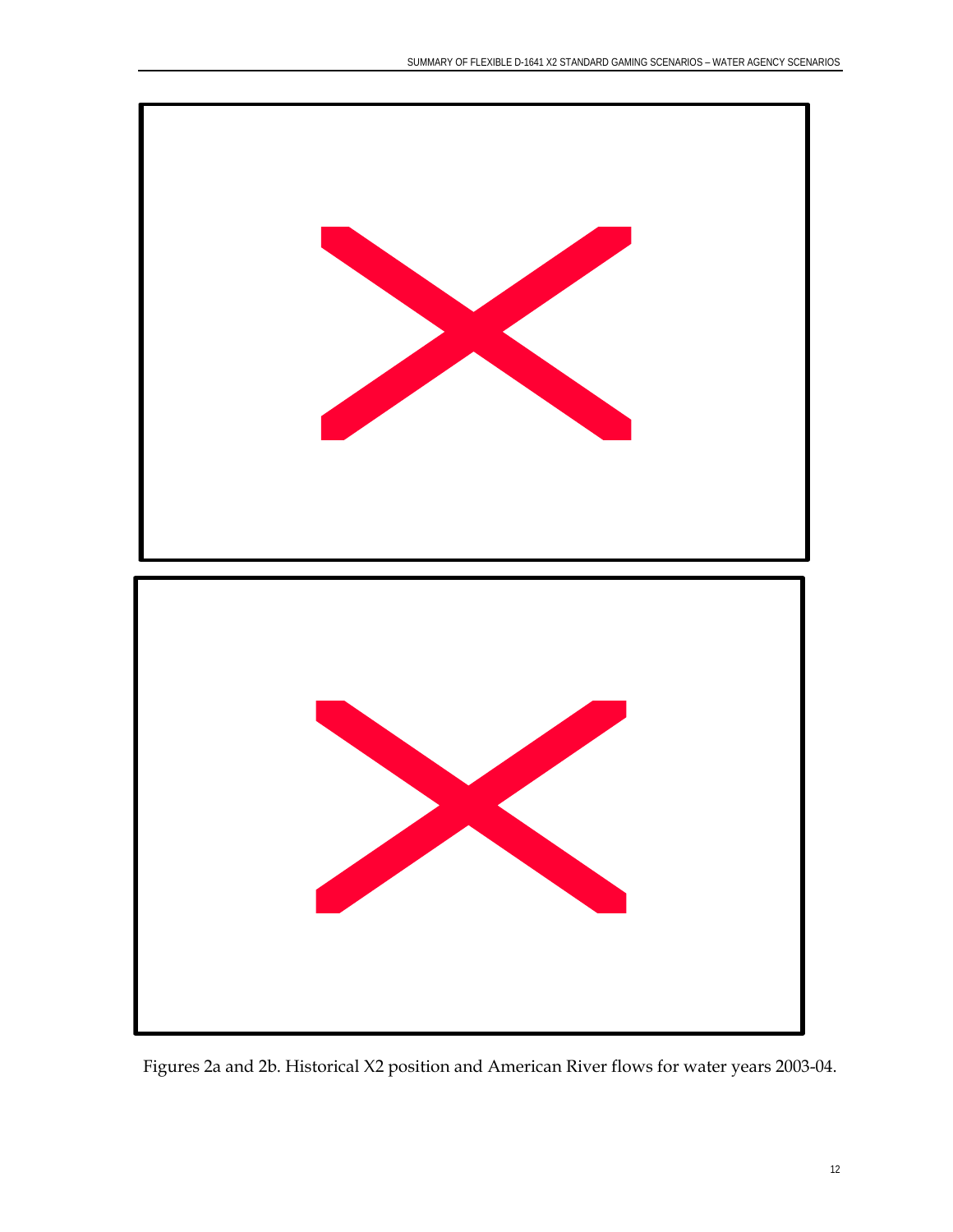**Sacramento River Flow below Keswick**



#### **Feather River Flow below Thermalito**



Figures 2c and 2d. Historical Sacramento River and Feather River flows for water years 2003-04.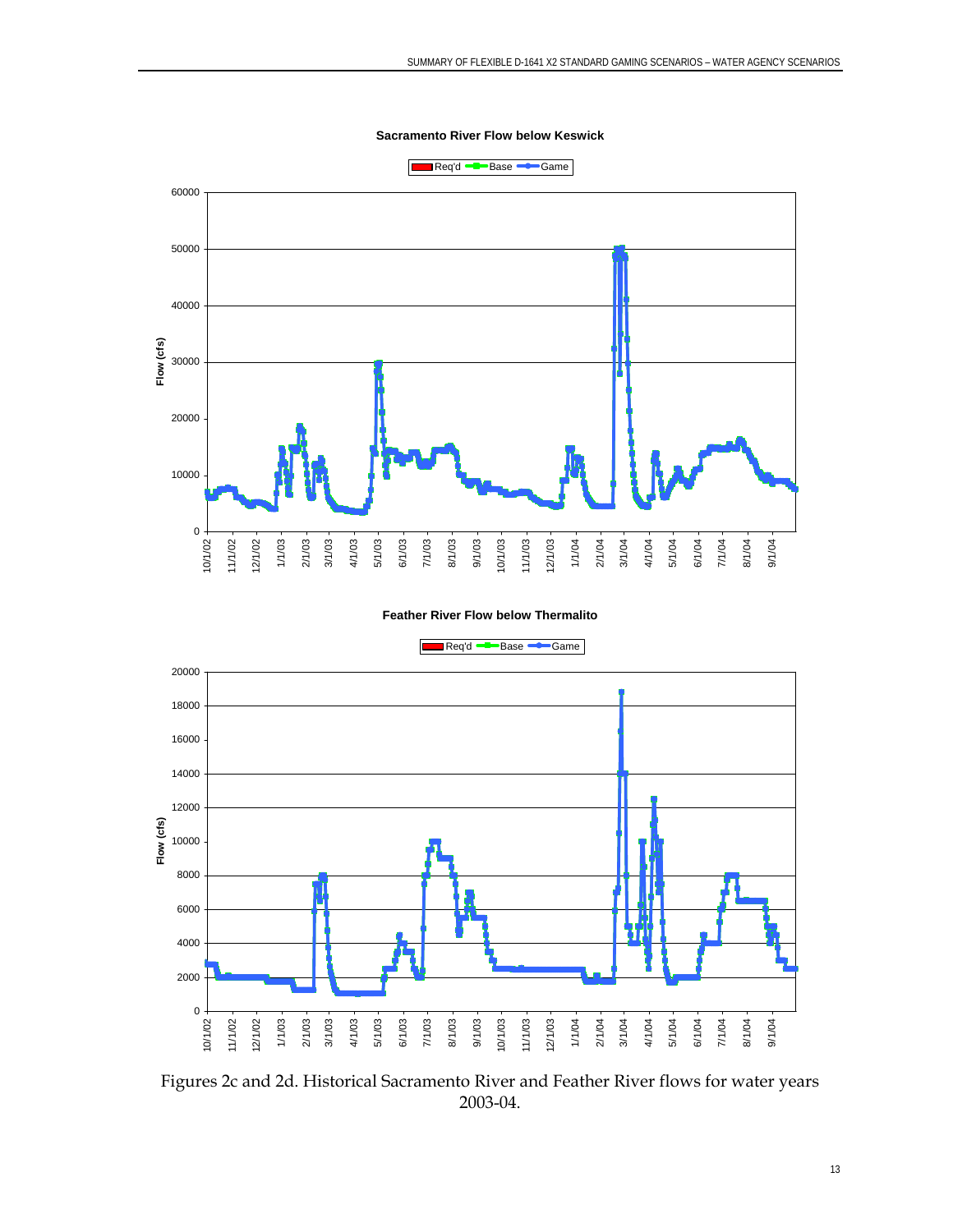**Sacramento River Flow at Freeport**





Figures 3a and 3b. Sacramento River Delta inflow and American River flow changes due to actions taken in Game 1.3 for water years 2003-04.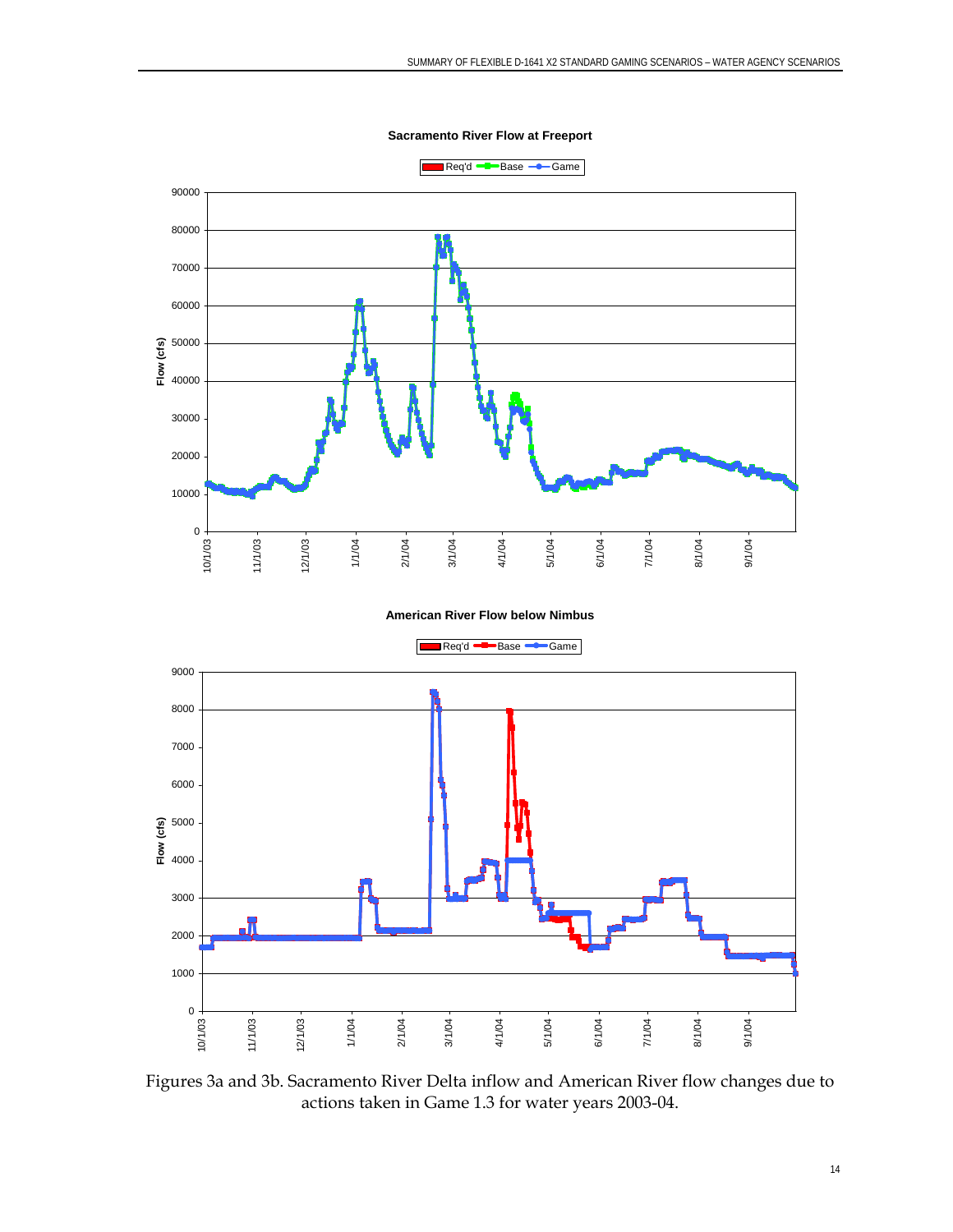**Sacramento River Flow at Freeport**





Figures 4a and 4b. Sacramento River Delta inflow and American River flow changes due to actions taken in Game 2.1 for water year 2004.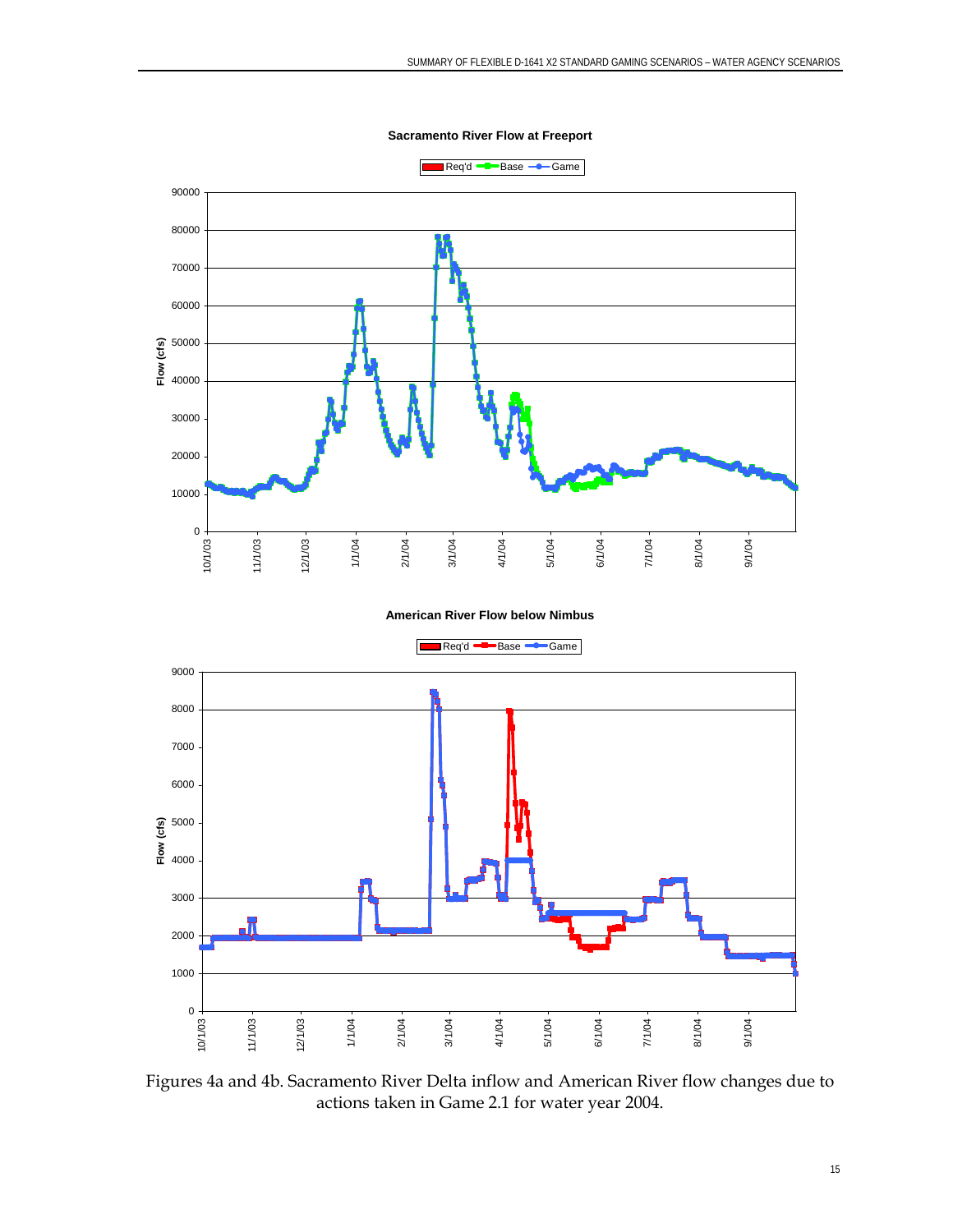

Figures 4c.Sacramento River below Keswick flow changes due to actions taken in Game 2.1 for water year 2004.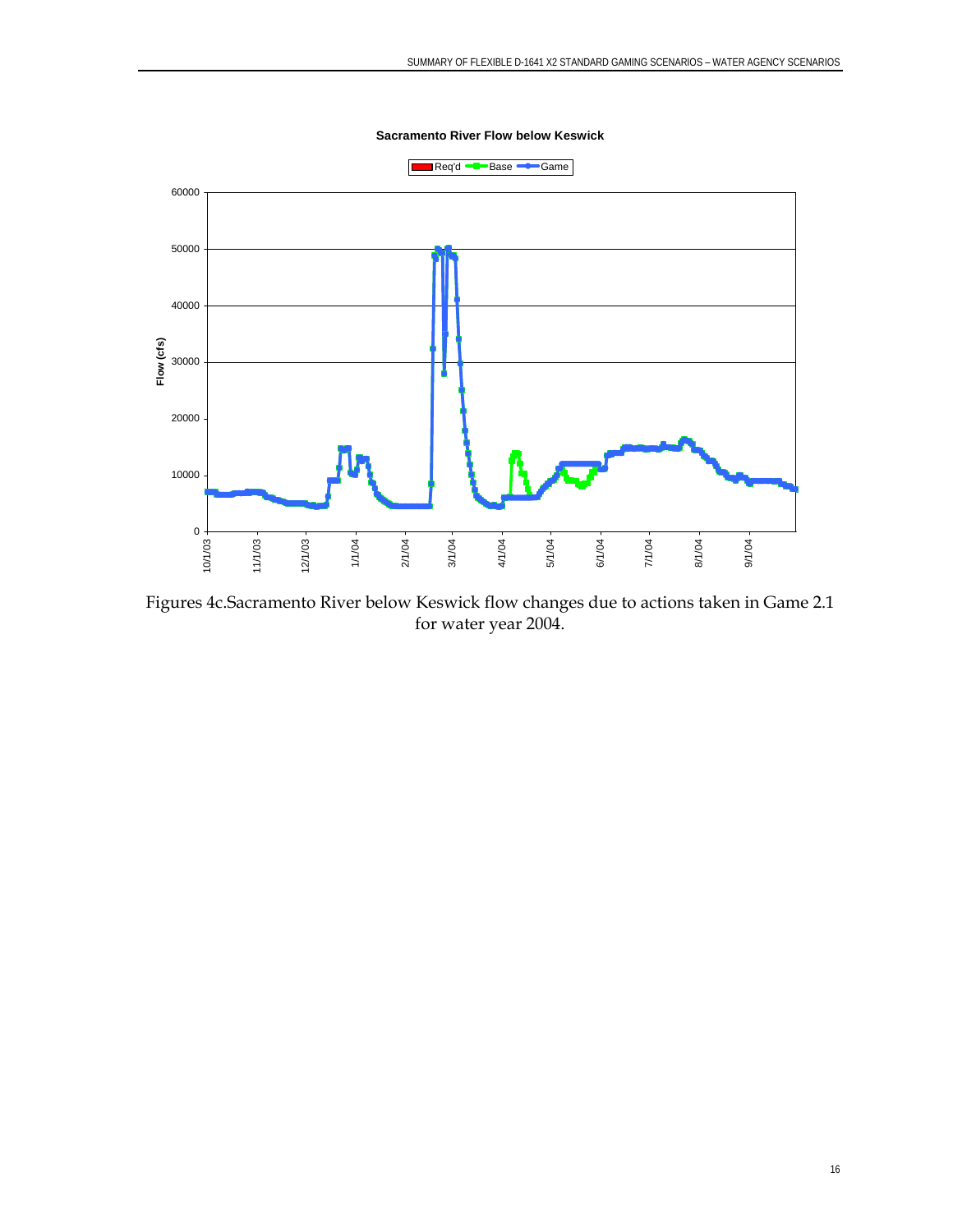**Sacramento River Flow at Freeport**





Figures 5a and 5b. Sacramento River Delta inflow and American River flow changes due to actions taken in Game 2.2 for water years 2003-04.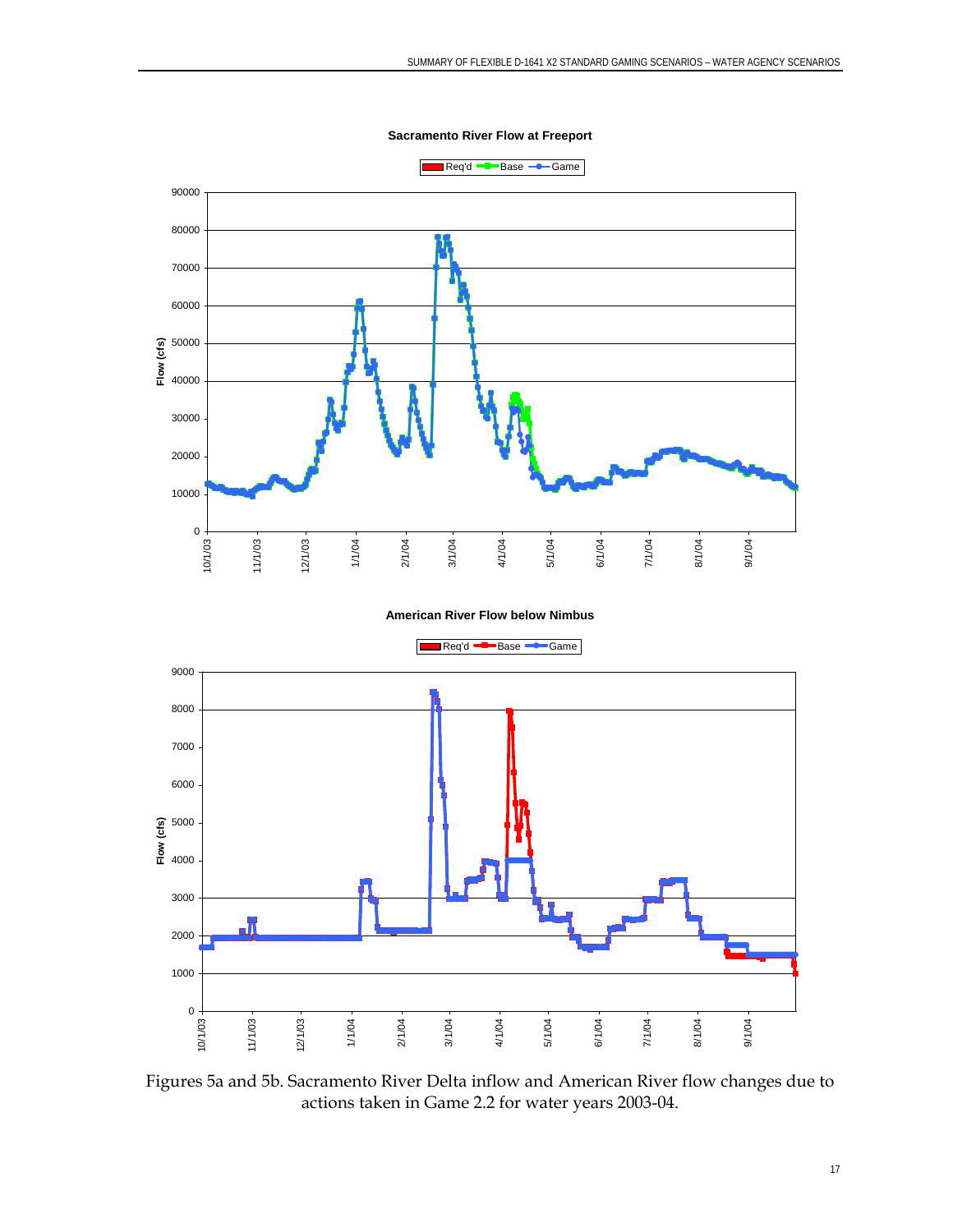

Figures 5c.Sacramento River below Keswick flow changes due to actions taken in Game 2.2 for water year 2004 (summer/fall.releases for exports not simulated)..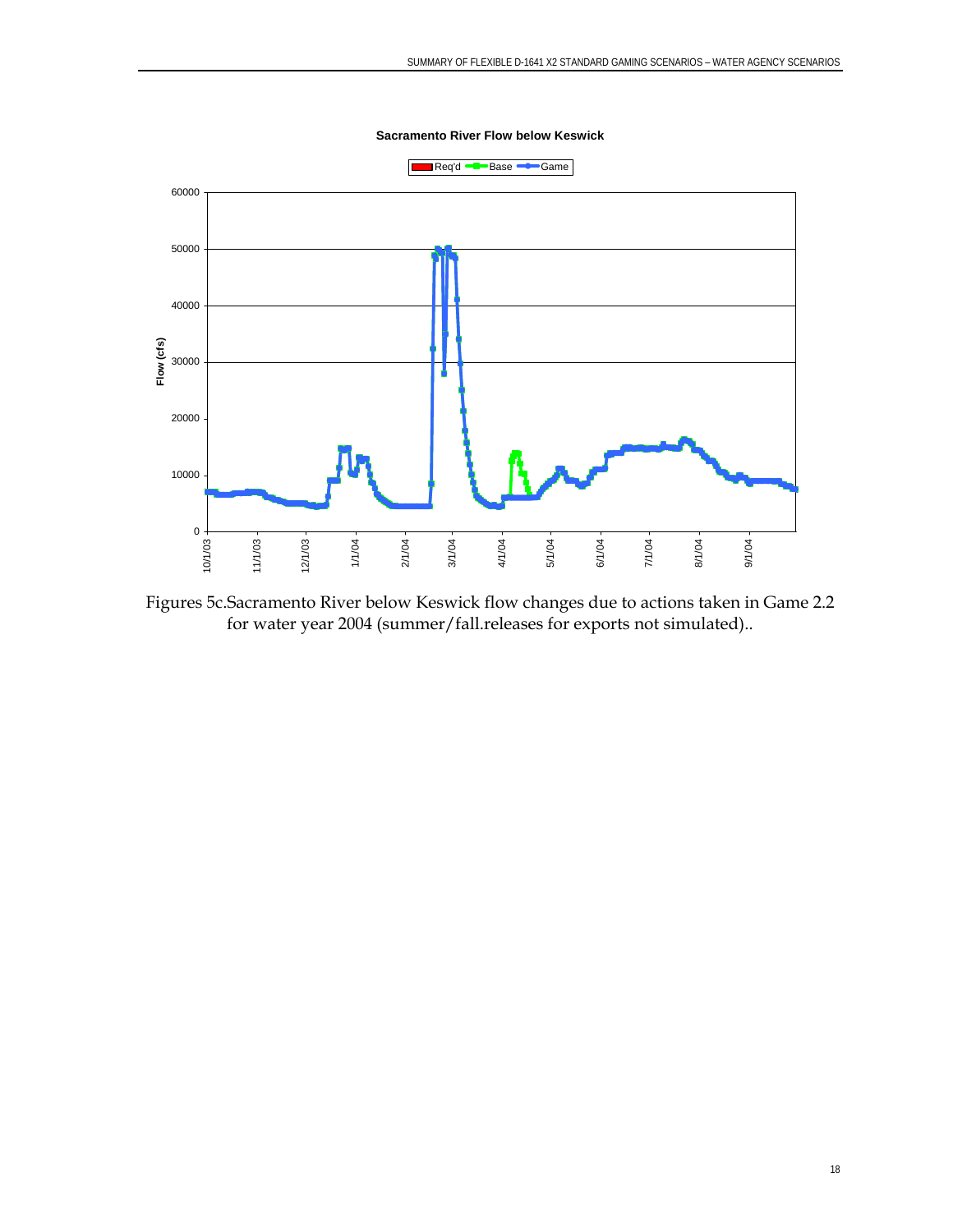**Sacramento River Flow at Freeport**





Figures 6a and 6b. Sacramento River Delta inflow and American River flow changes due to actions taken in Game 2.3 for water years 2003-04.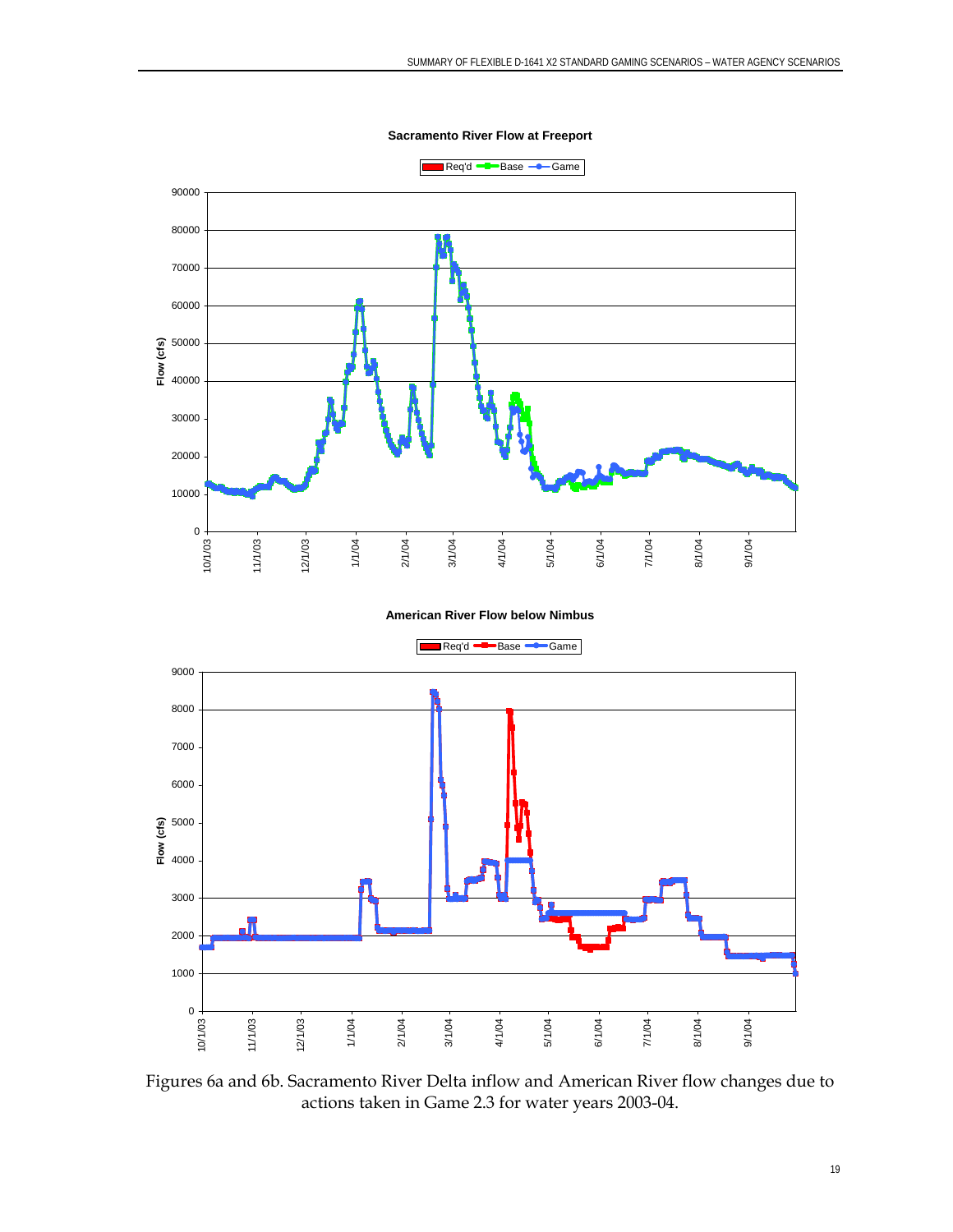

Figures 6c.Sacramento River below Keswick flow changes due to actions taken in Game 2.3 for water years 2003-04 (summer/fall.releases for exports not simulated)..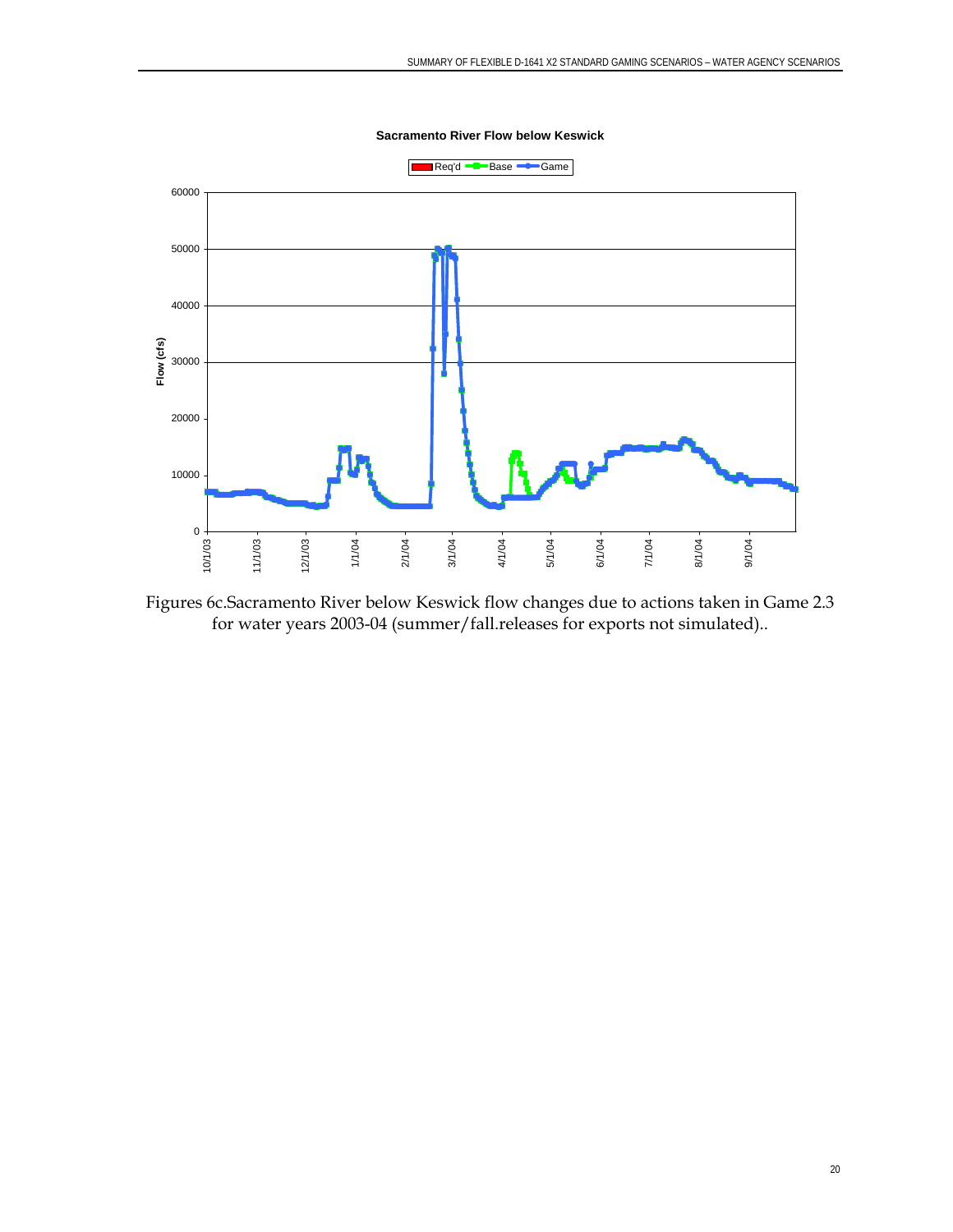**Sacramento River Flow at Freeport**





Figures 7a and 7b. Sacramento River Delta inflow and American River flow changes due to actions taken in Game 3.1 for water years 2003-04.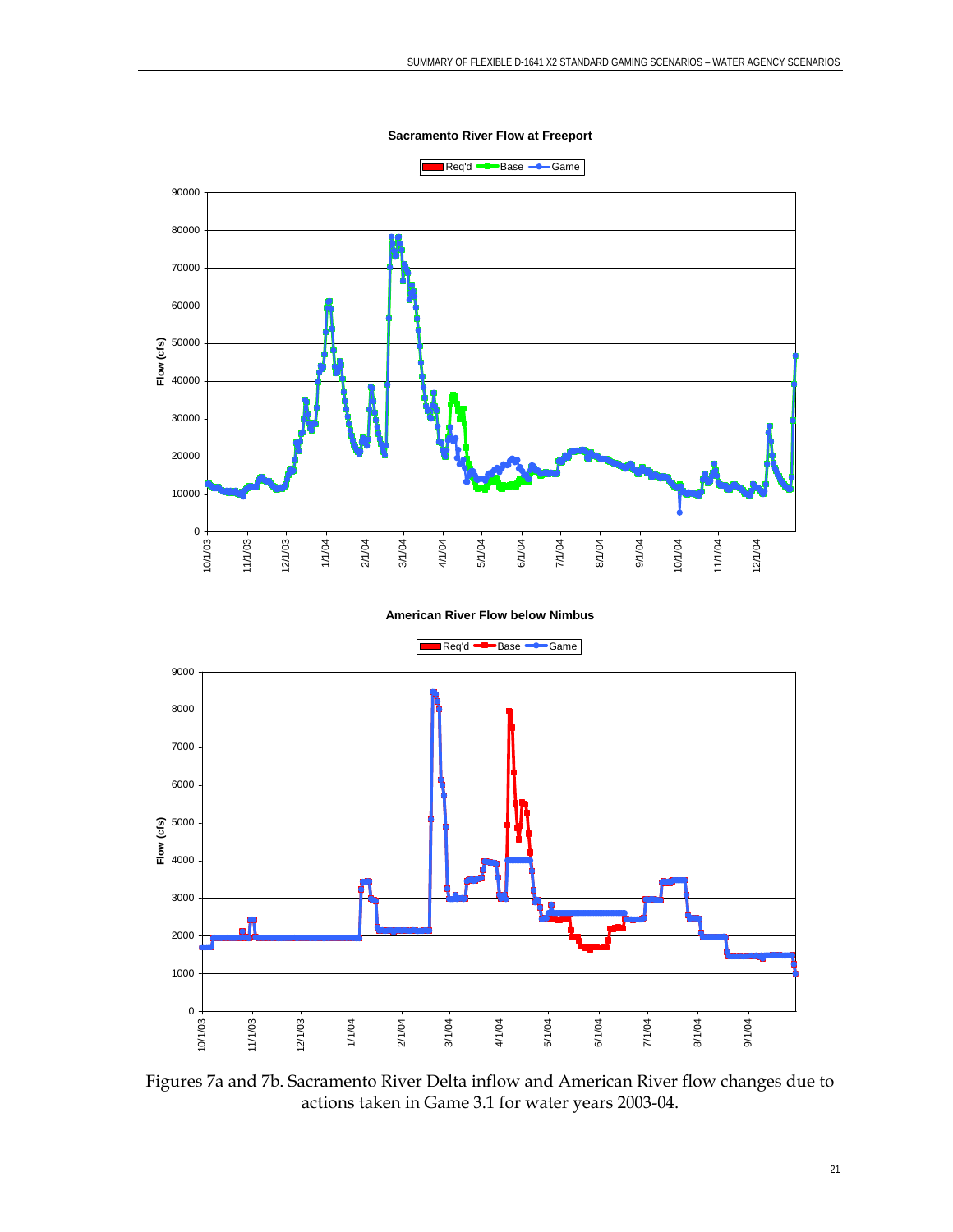

#### **Feather River Flow below Thermalito**



Figures 7c and 7d.Sacramento River below Keswick and Feather River below Thermalito flow changes due to actions taken in Game 3.1 for water years 2003-04.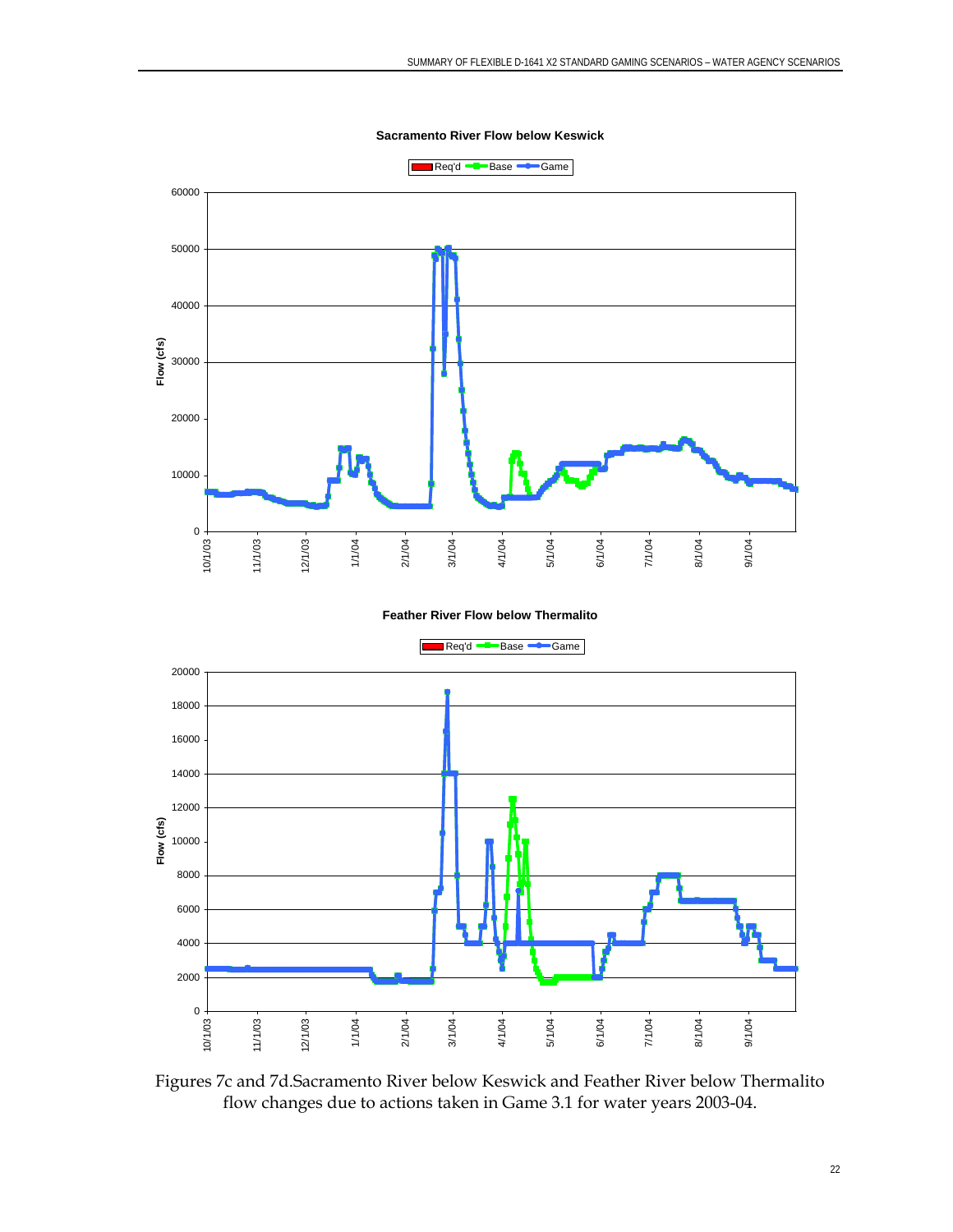**Sacramento River Flow at Freeport**





Figures 8a and 8b. Sacramento River Delta inflow and American River flow changes due to actions taken in Game 3.3 for water years 2003-04.